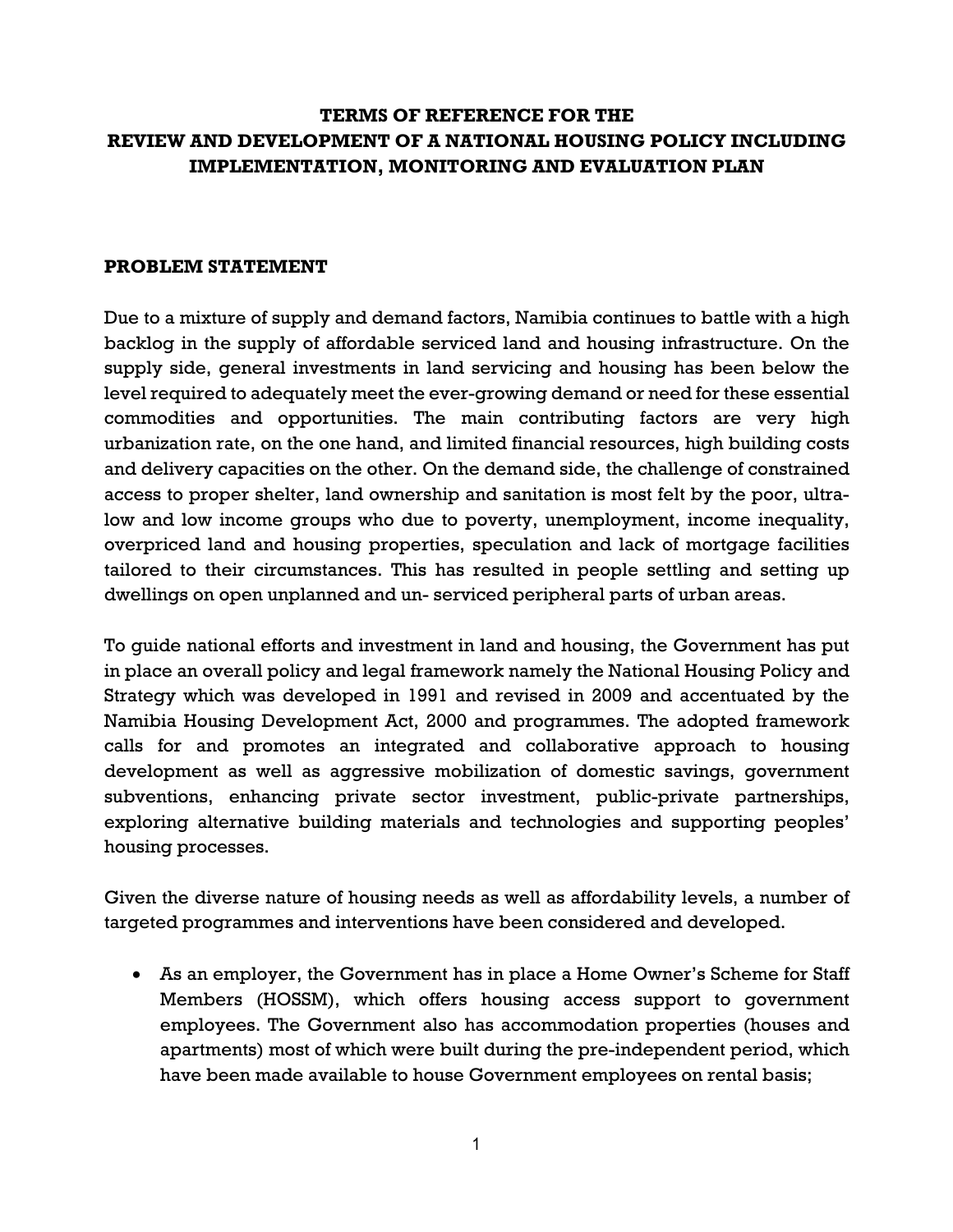- Through the enactment of the National Housing Enterprise Act, 1991 as amended, a State owned enterprise (National Housing Enterprise) was established with the object of "financing of housing for inhabitants of Namibia…";
- In addition to the above, a number of sector-specific housing initiatives have also been developed for employees while in service and largely on rented basis. In the tourism sector, there is a National Policy for the Provision of Housing in Protected Areas, 2010. Other sectors such as education, health and the military also use to build accommodation facilities to house their employees;
- In 1992, the Government developed and started implementing the Built Together Programme, which provides for the establishment of housing revolving schemes by regional councils and local authorities to provide concessional home loans to ultra-low income earners to acquire land for and to build affordable houses for themselves;
- Community-led housing initiatives such as the Shack Dwellers Federation of Namibia SDFN) have an important role to play in the delivery of housing for the poor and ultra-low income groups, and the Federation receives annual grant funding from the Government to boost its housing development capacity;
- In 2013, Cabinet approved a Blueprint for Mass Housing Development Initiative in Namibia whose aim is to cause the delivery of some 185,000 housing units by 2030.

Notwithstanding the above listed interventions, Namibia's housing backlog remains high. In response to the above, the Government through the Cabinet has called for an urgent rethink and interventions to arrest the housing crisis. In this connection, the Ministers of Finance and Urban & Rural Development and the Director General of the National Planning Commission at a consultative meeting held on 12 April 2021, agreed to set up a joint team of senior officials to review existing interventions, identify gaps and proposed a strategic approach and plan of action that will bring about an accelerated delivery of affordable housing in the country going forward.

# **COMPOSITION OF THE JOINT TASK TEAM**

At a meeting held on 23 April 2021, the Executive Directors of the Ministries Urban & Rural Development and Finance and NPC agreed the composition of the Task Team as follows: